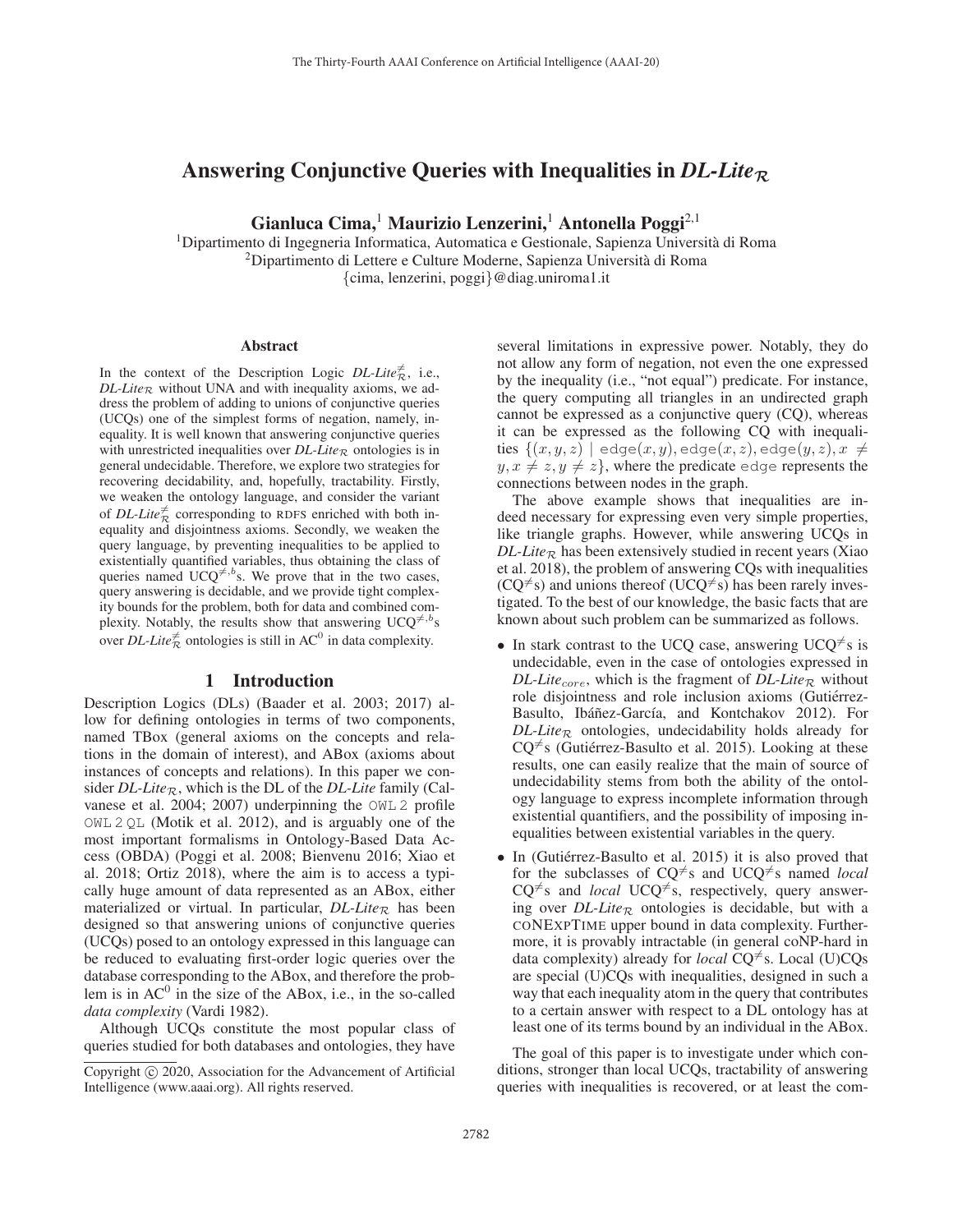plexity is lowered with respect to the one of local UCQs. The basic idea to achieve this goal is to explore ontology languages and query languages ensuring the following property: each inequality atom  $\alpha \neq \beta$  that contributes to the certain answer to a query with respect to a DL ontology, it does so with *both* terms  $\alpha$  and  $\beta$  bounded by individuals in the ABox. In order to follow this path, we consider as basic language  $DL\text{-}Lie_R$  without the Unique Name Assumption (UNA)<sup>1</sup> and with inequality axioms, called *DL-Lite*<sup> $\neq$ </sup>, and explore two alternative strategies.

- The first strategy is to weaken the ontology language, so as to eliminate all the constructs introducing incomplete information resulting from existentially quantified assertions. The outcome is a sublanguage of *DL-Lite*<sup> $\neq$ </sup>, that we call *DL-Lite*<sup> $\bar{\gamma}, \neq$ </sup> because it extends *DL-Lite*<sub>RDFS</sub> (Cuenca Grau 2004; Rosati 2007; Cima, Lenzerini, and Poggi 2019) with both inequality axioms (in the ABox) and disjointness axioms (in the TBox).
- The second strategy is to keep  $DL\text{-}Life^{\neq}_{\mathcal{R}}$  as ontology language, but to weaken the query language by restricting the application of the inequality predicate to either individuals or distinguished variables (variables representing output values) only, as done in (Poggi 2016; Cima et al. 2017). The resulting query language is called "(U)CQs with bounded inequalities", and the corresponding class is denoted by  $(U)\overline{C}Q^{\neq,b}$ . Observe that, although limited, the expressive power of  $(U)CQ^{\neq,b}$  allow interesting queries to be expressed such as the one computing the triangles in a graph.

For the case of *DL-Lite*<sup> $\bar{\tau}, \neq$ </sup>, we show that answering  $UCQ^{\neq}$ s is decidable, and in particular coNP-complete in data complexity, and  $\Pi_2^p$ -complete in combined complexity (i.e., with respect to the size of the whole input, including the query). We also investigate if the number of inequalities in each disjunct plays a role in falling into intractability. We answer positively to this question, by showing that if the query has at most one inequality per disjunct, answering UCQ<sup> $\neq$ </sup>s is PTIME-complete in data complexity, and NP-complete in combined complexity (so, combined complexity class is the same as in the case without inequalities), while it is coNPhard in data complexity if the query is conjunctive and has at most two inequalities. We also show that going from one to two inequalities causes the jump from NP-hardness to  $\Pi_2^p$ hardness in combined complexity for (U)CQ<sup> $\neq$ </sup>s, and we conjecture that this holds already for  $CQ^{\neq}$ s.

For the case of  $(U)CQ^{\neq, b}$ , we show that answering  $CQ^{\neq, b}$ s over *DL-Lite* $\frac{\neq}{R}$  ontologies has the same complexity of the UCQ case, i.e., it is in  $AC^0$  in data complexity and NP-complete in combined complexity. However, perhaps surprisingly, answering  $UCQ^{\neq, b}$ s over *DL-Lite* $\vec{\tau}$  ontologies is  $\Pi_2^p$ -complete in combined complexity. Therefore, unless  $NP = \text{coNP}$ , the presence of union makes the prob-

lem of answering queries with inequalities over *DL-Lite* $\frac{1}{R}$ R ontologies significantly different from the case of UCQs.

We argue that the above results considerably improve our understanding of the implication that the presence of inequalities in queries has in the context of lightweight ontologies. In particular, to the best of our knowledge, our investigation on *DL-Lite*<sup> $\neg, \neq$ </sup> provides the first results on reasoning with inequalities when querying *DL-Lite*<sub>RDFS</sub> ontologies, and they also contribute a new result on containment of UCQs with inequalities in databases (Kolaitis, Martin, and Thakur 1998; Koutris et al. 2017): the problem is in NP (and therefore NP-complete) in the case of at most one inequality for each disjunct, and  $\Pi_2^p$ -complete, in the case of at most two inequalities for each disjunct. On the other hand, our results on  $(U)CQ^{\neq, b}$ s posed to *DL-Lite*<sup> $\neq$ </sup> ontologies show that this class is currently the only class of queries with inequalities that can be answered with  $AC<sup>0</sup>$  data complexity. Indeed, the only previously result known for this class was the PTIME algorithm described in (Poggi 2016). We also observe that all the results on  $CQ^{\neq, b}$ s presented in this paper easily extend to UCQ<sup> $\neq$ </sup>s posed to OWL 2 QL ontologies interpreted under the *Direct Semantics Entailment Regime* (Glimm 2011), that is the regime usually adopted for SPARQL queries. So, we are improving on a result reported in (Cima et al. 2017), where it is shown that answering UCQ<sup> $\neq$ </sup>s over OWL 2 QL ontologies can be polynomially reduced to the evaluation of a Datalog program, and therefore is in PTIME in data complexity, and in EXPTIME in combined complexity.

The paper is organized as follows. In Section 2 we provide some details on the notions used in the paper. In Section 3 we illustrate the notion of chase that we use for *DL-Lite*<sup> $\neq$ </sup>, which is the basis for some of the technical results presented in this paper. In Section 4 and Section 5 we present our results on *DL-Lite*<sup> $\bar{\mathcal{L}}$ ,  $\neq$ , and (U)CQ<sup> $\neq$ , b<sub>s</sub>, respectively. Finally,</sup></sup> in Section 6 we conclude the paper with a discussion on future work.

### 2 Preliminaries

We define the syntax and the semantics of *DL-Lite*<sup> $\neq$ </sup>, and present the query languages considered in the paper.

*DL-Lite*<sub>R</sub> and its variants. Essentially, *DL-Lite*<sup> $\neq$ </sup> generalizes  $DL\text{-}Lie_R$  by removing the UNA, and adding axioms asserting inequalities of individuals<sup>2</sup>.

Formally, starting with an alphabet including symbols for *individuals*, *atomic concepts*, and *atomic roles*, and the binary relation symbol  $\neq$ , a *DL-Lite* $\frac{2}{\pi}$  *ontology*, or simply an ontology, is a pair  $\mathcal{O} = \langle \mathcal{T}, \mathcal{A} \rangle$ , such that  $\mathcal{T}$ , called a *TBox*, and A, called an *ABox*, are sets of axioms, that have, respec-

<sup>&</sup>lt;sup>1</sup>Since the UNA can be enforced through suitable axioms in  $DL\text{-}Life^{\neq}_{\mathcal{R}}$ , such a language is a generalization of the classical  $DL\text{-}Lie\mathcal{R}$ , and it turns out to be much more interesting when dealing with queries with inequalities.

<sup>&</sup>lt;sup>2</sup>In principle, the axiom  $a \neq b$  can be expressed by the axioms  $A_1(a), A_2(b), A_1 \sqsubseteq \neg A_2$ , for two new atomic concepts  $A_1, A_2$ . However, we prefer to keep the inequality predicate, both for avoiding changing the TBox, and for being coherent with OWL 2 QL.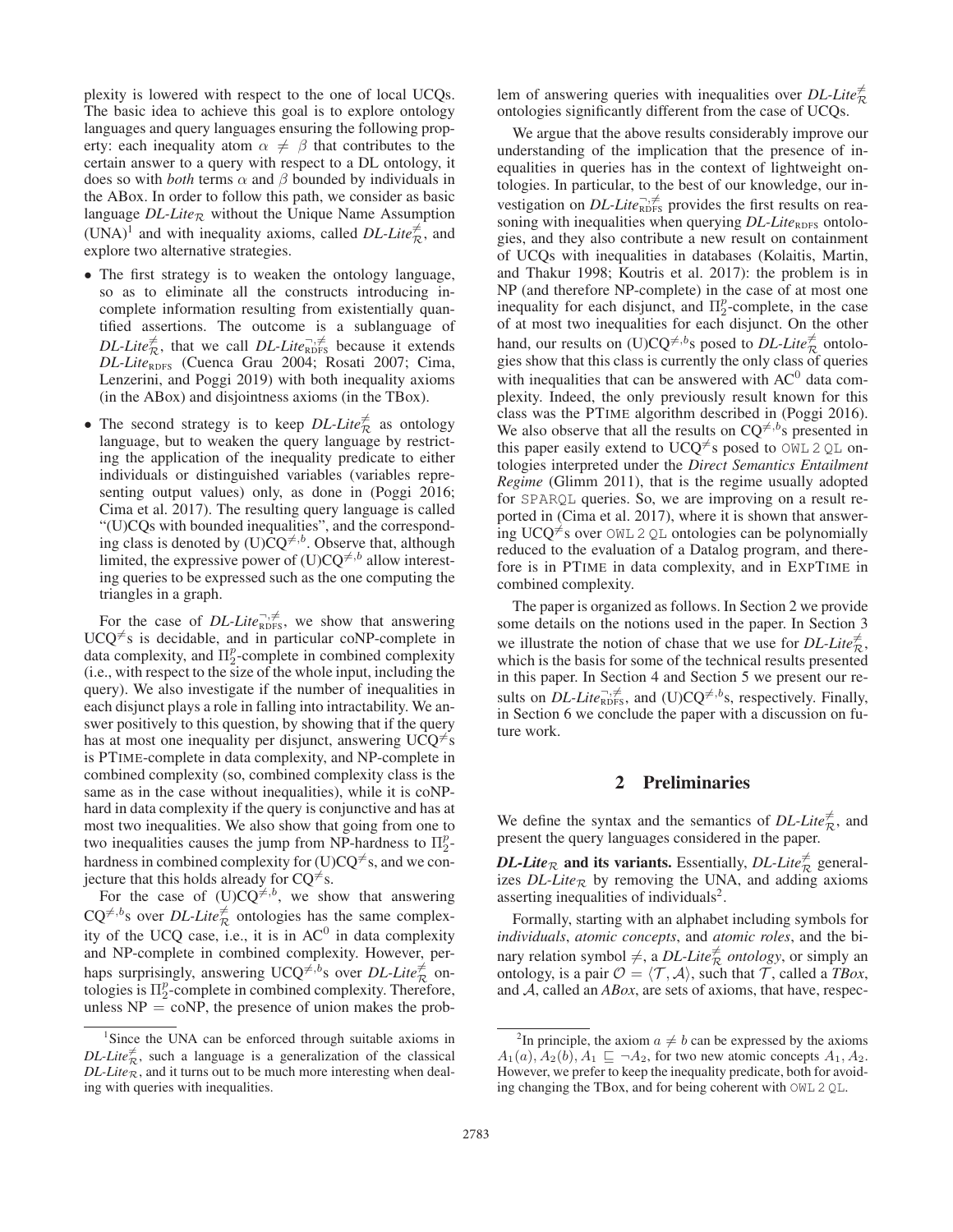tively, the following forms:

$$
\begin{array}{ll}\n\mathcal{T}: & B_1 \sqsubseteq B_2 & R_1 \sqsubseteq R_2 & \text{(inclusion)} \\
B_1 \sqsubseteq \neg B_2 & R_1 \sqsubseteq \neg R_2 & \text{(disjointness)} \\
\mathcal{A}: & A(a) & P(a, b) & \text{(membership)} \\
a \neq b & \text{(inequality)}\n\end{array}
$$

where a, b denote *individuals*, A and P denote an atomic concept and an atomic role, respectively,  $B_1, B_2$  are *basic concepts*, i.e., expressions of the form  $A$ ,  $\exists P$ , or  $\exists P^-$ , and  $R_1$  and  $R_2$  are *basic roles*, i.e., expressions of the form  $P$ , or  $P^-$ . In this paper we also consider other variants of *DL-Lite*<sub>R</sub>, obtained by progressively restricting *DL-Lite*<sup> $\neq$ </sup> The first one is obtained by disallowing existential quantifiers to occur in the right-hand side of inclusion axioms, and it is named *DL-Lite*<sup> $\neg, \neq$ </sup> since it corresponds to *DL-Lite*<sub>RDFS</sub> extended with both inequality axioms and disjointness axioms. Other variants are *DL-Lite*<sup> $\Gamma$ </sup><sub>RDFS</sub> and *DL-Lite*<sup> $\neq$ </sup><sub>RDFS</sub>, which are obtained by further disallowing inequality and disjointness axioms, respectively.

As for the semantics of *DL-Lite*<sup> $\neq$ </sup>, an *interpretation* for  $\mathcal{O}$ is a pair  $\mathcal{I} = \langle \Delta^{\mathcal{I}}, \cdot^{\mathcal{I}} \rangle$ , where the *interpretation domain*  $\Delta^{\mathcal{I}}$ is a non-empty set of objects, and the *interpretation function* <sup>1</sup> assigns to each individual a an object  $a^{\perp} \in \Delta^{\perp}$ , to each atomic concept A a set of objects  $A^{\mathcal{I}} \subseteq \Delta^{\mathcal{I}}$ , to each atomic role a set of pairs of objects  $P^{\perp} \subseteq \Delta^{\perp} \times \Delta^{\perp}$ , and to the special predicate " $\neq$ " the set of all pairs of distinct objects, i.e.,  $\neq^{\mathcal{I}} = \{ (o_1, o_2) \mid o_1, o_2 \in \Delta^{\mathcal{I}} \wedge o_1 \neq o_2 \}$  (so, we often write  $(o_1, o_2) \in \neq^{\mathcal{I}}$  as  $o_1^{\mathcal{I}} \neq^{\mathcal{I}} o_2^{\mathcal{I}}$ , or even  $o_1^{\mathcal{I}} \neq o_2^{\mathcal{I}}$ ). The interpretation function extends to the other basic concepts and the other other basic roles as follows: (*i*)  $(\exists P)^{\mathcal{I}} = \{o \mid$  $\exists o'.(o, o') \in P^{\mathcal{I}}\}, (ii) (\exists P^{-})^{\mathcal{I}} = \{o \mid \exists o'.(o', o) \in P^{\mathcal{I}}\},$ and (*iii*)  $(P^-)^{\mathcal{I}} = \{(o, o') \mid (o', o) \in P^{\mathcal{I}}\}.$ 

An interpretation *I satisfies* an axiom  $\alpha \sqsubseteq \beta$  (resp.,  $\alpha \sqsubseteq$  $\neg \beta$ ) if  $\alpha^{\mathcal{I}} \subseteq \beta^{\mathcal{I}}$  (resp.,  $\alpha^{\mathcal{I}} \cap \beta^{\mathcal{I}} = \emptyset$ ), an axiom  $A(a)$  (resp.,  $P(a, b)$ ) if  $a^{\mathcal{I}} \in A^{\mathcal{I}}$  (resp.,  $(a^{\mathcal{I}}, b^{\mathcal{I}}) \in P^{\mathcal{I}}$ ), and an axiom  $a \neq b$  if  $a^{\mathcal{I}} \neq b^{\mathcal{I}}$ ). It satisfies a set  $\gamma$  of axioms if it satisfies all axioms in  $\gamma$ . Finally,  $\mathcal{O} = \langle \mathcal{T}, \mathcal{A} \rangle$  is *satisfiable* if there exists a *model* of  $O$ , i.e., an interpretation for  $O$  that satisfies both the TBox  $\mathcal T$  and the ABox  $\mathcal A$ .

**Queries over** *DL-Lite* $\frac{1}{R}$ . A *conjunctive query with inequalities (CQ*<sup> $\neq$ </sup>) over an ontology  $\mathcal O$  is an expression of the form  $q = {\vec{x} \mid \phi(\vec{x}, \vec{y})}$ , where  $\vec{x}$  and  $\vec{y}$  are tuples of *variables*, called *distinguished* and *existential* variables of q, respectively, and  $\phi(\vec{x}, \vec{y})$ , called the *body* of q, is a finite conjunction of *DL-Lite*<sup> $\neq$ </sup> ABox assertions with variables that can appear in predicate arguments, i.e., atoms of the form  $A(t_1)$ ,  $P(t_1, t_2)$ , or  $t_1 \neq t_2$ , where each  $t_j$  is either an individual of  $\hat{O}$ , or a variable in  $\vec{x}$  or  $\vec{y}$ . We impose that every variable in  $\vec{x}$  or  $\vec{y}$  appears in some atom of  $\phi(\vec{x}, \vec{y})$ , as usual (Abiteboul, Hull, and Vianu 1995). If  $\vec{x}$  is empty, then the query is called *boolean*. A CQ<sup> $\neq$ </sup> q without atoms of the form  $x_1 \neq x_2$ in its body is called a conjunctive query (CQ). An intermediate class of queries that lies between CQs and  $CQ^{\neq}$ s is the class of *conjunctive queries with bound inequalities (CQ<sup>* $\neq$ *,b*). Specifically, a CQ<sup> $\neq$ ,*b*</sup>  $q = {\{\vec{x} \mid \phi(\vec{x}, \vec{y})\}}$  is a CQ<sup> $\neq$ </sup></sup> whose inequalities involve only individuals or distinguished variables, i.e., for every atom  $z_1 \neq z_2$  appearing in  $\phi(\vec{x}, \vec{y})$ , both  $z_1$  and  $z_2$  are not in  $\vec{y}$ . A UCQ (resp., UCQ<sup> $\neq$ ,b, UCQ<sup> $\neq$ </sup>)</sup>

is a union of a finite set of CQs (resp.,  $CQ^{\neq, b}$ s,  $CQ^{\neq}$ s) with same arity.

The set  $cert(q, O)$  of *certain answers* of a UCQ<sup> $\neq$ </sup> q over  $O$  is the set of *n*-tuples  $\vec{t} = \langle t_1, \ldots, t_n \rangle$  of individuals in  $O$ such that  $\mathcal{O} \models q(\vec{t})$ , i.e.,  $\langle t_1^{\mathcal{I}}, \ldots, t_n^{\mathcal{I}} \rangle \in q^{\mathcal{I}}$ , also written  $\mathcal{I} \models$  $q(\langle t_1^{\mathcal{I}}, \ldots, t_n^{\mathcal{I}} \rangle)$ , for every model  $\mathcal{I}$  of  $\mathcal{O}$ , where  $q^{\mathcal{I}}$  denotes the extension of  $q$  in  $\mathcal I$ . When  $q$  is a boolean query, we write  $\mathcal{O} \models q$  if  $q^{\mathcal{I}} = \{\langle\rangle\}$  (i.e., q is *true* in  $\mathcal{I}$ , also denoted by  $\mathcal{I} \models q$ ) for every model  $\mathcal{I}$  of  $\mathcal{O}$ . Observe that, when  $\mathcal{I}$  is finite it can be seen as a relational database (Abiteboul, Hull, and Vianu 1995), and  $q<sup>\mathcal{I}</sup>$  simply denotes the evaluation of the UCQ q over  $\mathcal{I}$ .

When we talk about the problem of answering a query belonging to a class of queries  $Q$  over an  $\mathcal{L}$ -ontology, i.e., an ontology expressed in the DL  $\mathcal{L}$ , we implicitly refer to the following *decision problem*: Given a query  $q \in \mathcal{Q}$ , an L-ontology  $\mathcal{O}$ , and an *n*-tuple  $\vec{t}$  of individuals of  $\mathcal{O}$ , check whether  $\vec{t} \in cert(q, \mathcal{O}).$ 

From results of (Calvanese et al. 2007), it is well known that checking whether a *DL-Lite*<sub>R</sub> ontology  $\mathcal{O} = \langle \mathcal{T}, \mathcal{A} \rangle$  is satisfiable can be done by evaluating a suitable query over the ABox A seen as a relational database, in particular it can be done in  $AC^0$  in data complexity and in PTIME in the size of the TBox  $\mathcal T$ . Furthermore, when a UCQ  $q$  is posed over a satisfiable *DL-Lite*<sub>R</sub> ontology  $\mathcal{O} = \langle \mathcal{T}, \mathcal{A} \rangle$ , it is possible to compute the set  $cert(q, O)$  of certain answers by first reformulating q w.r.t.  $\mathcal{T}$ , and then by evaluating the reformulated query (which is again a UCQ) over the ABox  $A$  seen as a relational database. This yields the well-known result that answering UCQs over  $DL\text{-}Life_{\mathcal{R}}$  ontologies is in AC<sup>0</sup> in data complexity and NP-complete in combined complexity. Observe that, since  $DL\text{-}Lie_R$  is insensitive to the adoption of the UNA for UCQ answering (Artale et al. 2009), the same complexity results hold for the problem of answering UCQs over satisfiable *DL-Lite* $\frac{1}{R}$  ontologies.

We end the section with the notion of homomorphism (Chandra and Merlin 1977), that will be used in the following. A *homomorphism* h from a  $CQ^{\neq} q$  to a structure  $B$  is a function from variables and individuals of  $q$ to elements of B such that (*i*)  $h(a) = a$  for each individual a occurring in q; (*ii*) for each atom of the form  $A(t_1)$  (resp.,  $P(t_1, t_2)$ ), there is an atom  $A(h(t_1))$  (resp.,  $P(h(t_1), h(t_2))$  occurring in B; and *(iii)* for each atom of the form  $t_1 \neq t_2$ , we have that  $h(t_1) \neq h(t_2)$ .

### 3 The chase

The conceptual tool that we use for addressing the problem of answering  $UCQ^{\neq, b}$ s over *DL-Lite* $\neq$  ontologies is a modification of the chase used for  $DL\text{-}Lie_R$  (Calvanese et al. 2007). Specifically, given a *DL-Lite*<sup> $\neq$ </sup> ontology  $\mathcal{O} =$  $\langle \mathcal{T}, \mathcal{A} \rangle$ , we build a (possibly infinite) structure, starting from  $Ch^0(\mathcal{O}) = \mathcal{A}$ , and repeatedly computing  $Ch^{j+1}(\mathcal{O})$  from  $Ch^{j}(\mathcal{O})$  by applying suitable rules, where each rule can be applied only if certain conditions hold. In doing so, we make use of a new infinite alphabet  $V$  of variables for introducing fresh unknown individuals, and we follow a deterministic strategy that is fair, i.e., it is such that if at some point a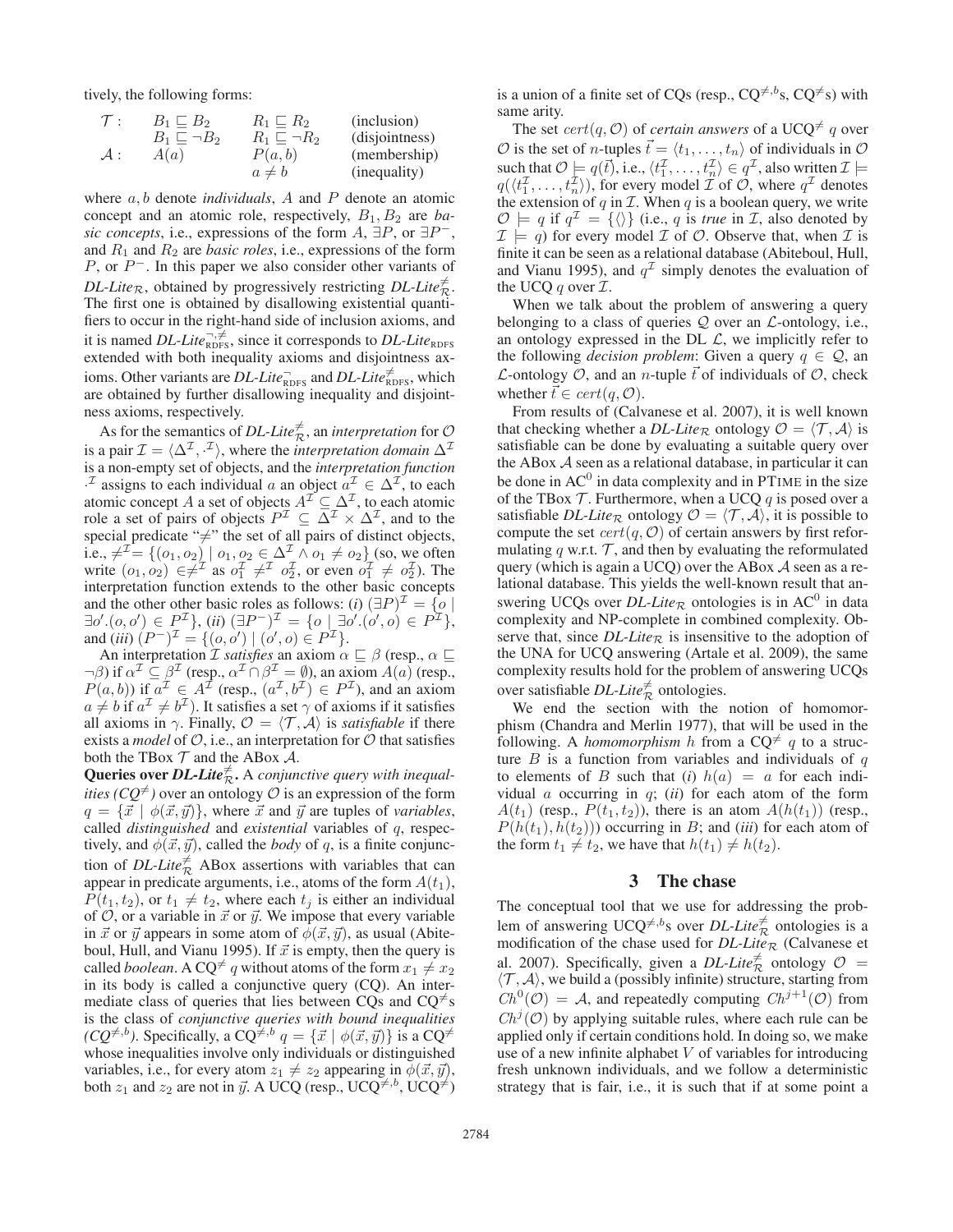rule is applicable then it will be eventually applied. Finally, we set  $Ch(\mathcal{O}) = \bigcup_{i \in \mathbb{N}} Ch^i(\mathcal{O})$ . Note that we make use of the additional binary predicate symbol ineq, whose intended role is used to record all inequalities logically implied by O.

The rules we use include all the ones illustrated in (Calvanese et al. 2007). For example, if  $A_1 \subseteq \exists P \in \mathcal{T}$ ,  $A_1(e_1)$  is in  $Ch^j(\mathcal{O})$ , and no  $e_2$  exists such that  $P(e_1, e_2) \in$  $Ch^j(\mathcal{O})$ , then we set  $Ch^{j+1}(\mathcal{O}) = Ch^j(\mathcal{O}) \cup \{P(e_1, s)\},$ where  $s \in V$  does not appear in  $Ch^{j}(\mathcal{O})$ . There are, however, crucial additions related to the ineq predicate. In what follows, when we say  $R(e_1, e_2)$  holds in  $Ch^j(\mathcal{O})$ , where R is a basic role, we mean (i)  $P(e_1, e_2) \in Ch^{j}(\mathcal{O})$ , if  $R = P$ , or  $(ii)$   $P(e_2, e_1) \in Ch^j(\mathcal{O})$ , if  $R = P^-$ . Also, when we say that  $B(e_1)$  holds in  $Ch^j(\mathcal{O})$ , where B is a basic concept, we mean (i)  $A(e_1) \in Ch^j(\mathcal{O})$  if  $B = A$ , and (ii)  $R(e_1, e_2)$ holds in  $Ch^j(\mathcal{O})$  for some  $e_2$ , if  $B = \exists R$ . The additional rules are as follows:

- If  $e_1 \neq e_2$  is in  $Ch^j(\mathcal{O})$ , and  $ineq(e_1, e_2)$  is not in  $Ch^j(\mathcal{O})$ , then  $Ch^{j+1}(\mathcal{O}) = Ch^j(\mathcal{O}) \cup \{ineq(e_1, e_2)\};$
- If  $ineq(e_1, e_2)$  is in  $Ch^j(\mathcal{O})$ , and  $ineq(e_2, e_1)$  is not in  $Ch^j(\mathcal{O})$ , then  $Ch^{j+1}(\mathcal{O}) = Ch^j(\mathcal{O}) \cup \{ineq(e_2, e_1)\};$
- if  $B_1 \sqsubseteq \neg B_2 \in \mathcal{T}$ ,  $B_1(e_1)$  and  $B_2(e_2)$  hold in  $Ch^j(\mathcal{O})$ , and  $ineq(e_1, e_2)$  is not in  $Ch^j(\mathcal{O})$ , then  $Ch^{j+1}(\mathcal{O})$  =  $Ch^j(\mathcal{O}) \cup \{ineq(e_1, e_2)\};$
- if  $R_1 \sqsubseteq \neg R_2 \in \mathcal{T}$ , either  $R_1(e_3, e_1)$  and  $R_2(e_3, e_2)$ , or  $R_1(e_1, e_3)$  and  $R_2(e_2, e_3)$  hold in  $Ch^j(\mathcal{O})$ , and  $ineq(e_1, e_2)$  is not in  $Ch^j(\mathcal{O})$ , then  $Ch^{j+1}(\mathcal{O})$  =  $Ch^j(\mathcal{O}) \cup \{ineq(e_1, e_2)\}.$

From  $Ch(\mathcal{O})$  it is immediate to define an interpretation  $\mathcal{I}_{\mathcal{O}}$  for  $\mathcal{O}$ , extended in order to deal with predicate *ineq*:

- $\Delta^{I\circ} = V_{\circ} \cup V$ , where  $V_{\circ}$  is the set of individuals occurring in  $\mathcal{O}$ ;
- $e^{\mathcal{I}\phi} = e$  for every individual  $e \in V_{\mathcal{O}}$ ;
- $A^{\mathcal{I}\circ} = \{e \mid A(e)$  occurs in  $Ch(\mathcal{O})\}$  for every atomic concept A;
- $P^{\mathcal{I}_{\mathcal{O}}} = \{(e_1, e_2) \mid P(e_1, e_2) \text{ occurs in } Ch(\mathcal{O})\}$  for every atomic role P;
- $ineq^{\mathcal{I}\phi} = \{(e_1, e_2) | ineq(e_1, e_2)$  occurs in  $Ch(\mathcal{O})\}.$

Note that, by definition,  $\neq^{\mathcal{I}_{\mathcal{O}}}$  is the set of all pairs of distinct individuals in  $V_{\mathcal{O}} \cup V$ , i.e.  $\neq^{\mathcal{I}_{\mathcal{O}}} = \{(e_1, e_2) \mid e_1, e_2 \in V_{\mathcal{O}} \cup V\}$  $V \wedge e_1 \neq e_2$ .

Obviously, for a *DL-Lite*<sup> $\neq$ </sup> ontology,  $Ch(\mathcal{O})$  can be infinite, due to the presence of existential quantifiers in the right-hand side of inclusion axioms, which, by introducing fresh unknown variables, can trigger an infinite number of rule applications. It is easy to see that, on the contrary, for a *DL-Lite*<sup> $\neg, \neq$ </sup> ontology  $\mathcal{O}$ ,  $Ch(\mathcal{O})$  is finite, and can be computed in polynomial time in the size of O.

We next show that  $I_{\mathcal{O}}$  enjoys some crucial properties for  $DL\text{-}Lie^{\neq}_{\mathcal{R}}$  ontologies  $\mathcal{O}$ .

**Proposition 1.** If  $\mathcal{M} = \langle \Delta^{\mathcal{M}}, \cdot^{\mathcal{M}} \rangle$  is a model of a DL-Lite  $\stackrel{\neq}{\mathcal{R}}$  $\overline{C}$  ontology *O*, then there exists a function  $\Psi$  from  $\Delta^{I_O}$  to  $\Delta^{\overline{M}}$ *such that:*

- *1. for every*  $e \in \Delta^{\mathcal{I}_{\mathcal{O}}}$ , if  $e \in A^{\mathcal{I}_{\mathcal{O}}}$ , then  $\Psi(e) \in A^{\mathcal{M}}$ ;
- 2. for every pair  $e_1, e_2 \in \Delta^{\mathcal{I}_{\mathcal{O}}}$ , if  $(e_1, e_2) \in P^{\mathcal{I}_{\mathcal{O}}}$ , then  $(\Psi(e_1), \Psi(e_2)) \in P^{\mathcal{M}};$
- *3. for every pair*  $e_1, e_2 \in \Delta^{\mathcal{I}_{\mathcal{O}}}$ , if  $(e_1, e_2) \in \text{ineq}^{\mathcal{I}_{\mathcal{O}}}$ , then  $\Psi(e_1) \neq \Psi(e_2)$ .

The above proposition shows the importance of distinguishing between  $\neq$  and *ineq*. Indeed, while by definition of  $\mathcal{I}_{\mathcal{O}}$  two different individuals  $e_1, e_2$  satisfy  $e_1 \neq^{ \mathcal{I}_{\mathcal{O}} } e_2$ , it may happen that for some model M of  $\mathcal{O}, e_1^{\mathcal{M}} = e_2^{\mathcal{M}},$  implying that no function  $\Psi$  exists from  $\Delta^{\mathcal{I}_{\mathcal{O}}}$  to  $\Delta^{\mathcal{M}}$  such that  $\Psi(e_1) \neq \Psi(e_2)$ . In other words, condition 3 in Proposition 1 does not hold if we replace *ineq* with  $\neq$ .

Note that if  $I_{\mathcal{O}}$  satisfies all the axioms of  $\mathcal{O}$ , then it is a model of  $O$ , and therefore  $O$  is satisfiable. Otherwise, it can be easily seen that  $I_{\mathcal{O}}$  violates at least one disjointness or one inequality axiom of  $O$ . In particular, it can be proved that  $\mathcal{I}_{\mathcal{O}}$  violates some inequality axiom if and only if  $e \neq e$ occurs in  $\mathcal O$  for some e in  $V_{\mathcal O}$ . As a result, we can devise a satisfiability checking algorithm for *DL-Lite*<sup> $\neq$ </sup> by slightly modifying the so-called violation query for  $DL\text{-}Like_{\mathcal{R}}$ , and this shows that, similarly to the "canonical interpretation" of a *DL-Lite*<sub>R</sub> ontology,  $I_{\mathcal{O}}$  is instrumental for checking the satisfiability of a  $DL\text{-}Lie^{\neq}_{\mathcal{R}}$  ontology  $\mathcal{O}$ . In turn, this implies that checking the satisfiability of a *DL-Lite*<sup> $\neq$ </sup> ontology  $\mathcal{O} =$  $\langle \mathcal{T}, \mathcal{A} \rangle$  can be done in AC<sup>0</sup> in the size of A and in PTIME in the size of  $\mathcal T$ , exactly like in *DL-Lite*<sub>R</sub>.

A reasonable question to ask is whether  $\mathcal{I}_{\mathcal{O}}$  is also the right tool for query answering. The next theorem provides a positive answer to this question for the class  $CQ^{\neq, b}$ . In what follows,  $\delta(q)$  denotes the query obtained by replacing each inequality atom  $t_1 \neq t_2$  in q with the atom  $ineq(t_1, t_2)$ .

**Theorem 1.** Let  $\vec{t}$  be a tuple of individuals of a satisfiable  $DL\text{-}Life^{\neq}_{\mathcal{R}}$  *ontology*  $\mathcal{O}$ *, and let q be a CQ*<sup> $\neq$ *,b over*  $\mathcal{O}$ *. We have*</sup> *that*  $\vec{t} \in cert(q, \mathcal{O})$  *if and only if*  $\vec{t} \in \delta(q)^{\mathcal{I}_{\mathcal{O}}}$ .

The above theorem states that  $\mathcal{I}_{\mathcal{O}}$  is instrumental also for answering  $CQ^{\neq, b}$ s over *DL-Lite* $\neq$  ontologies. However, we will see in the next two sections that this theorem is no longer valid when we move from CQ<sup>≠,b</sup>s to either UCQ<sup>≠,b</sup>s, or  $\overline{CQ} \neq s$ .

From now on, we implicitly assume to deal with satisfiable ontologies. Moreover, unless otherwise stated and without loss of generality, we consider only boolean UCQ<sup> $\neq$ </sup>s. Indeed, given an *n*-ary UCQ<sup> $\neq q$ , a *DL-Lite* $\frac{1}{R}$  ontology  $\mathcal{O} =$ </sup>  $\langle \mathcal{T}, \mathcal{A} \rangle$ , and an *n*-tuple  $\vec{t}$  of individuals of  $\mathcal{O}$ , checking whether  $\vec{t} \in cert(q, \mathcal{O})$  is equivalent to checking whether  $\mathcal{O}$   $\models$   $q(\vec{t})$ , where  $q(\vec{t})$  denotes the boolean UCQ<sup> $\neq$ </sup> obtained by replacing appropriately the distinguished variables of each disjunct of q with the individuals of  $\vec{t}$ .

# 4 UCQ<sup>≠</sup>s over *DL-Lite*™<sub>RDFS</sub> ontologies

We study the problem of answering UCQ<sup> $\neq$ </sup>s over satisfiable  $DL\text{-}Lie_{\text{RDFS}}^{-,\neq}$  ontologies.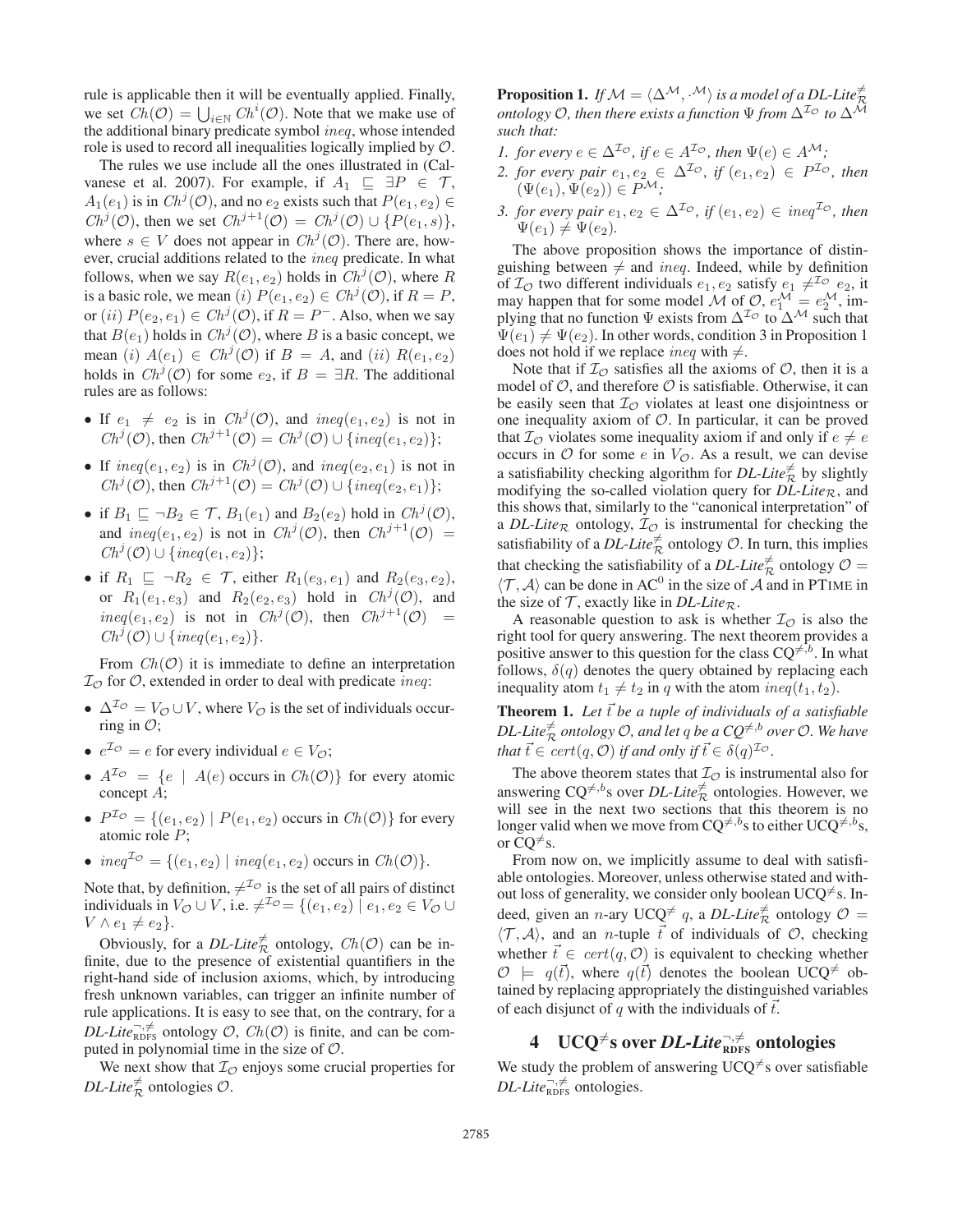Theorem 1 tells us that the certain answers to a  $CQ^{\neq, b}$  q over a *DL-Lite*<sup> $\vec{\tau}$ </sup>,  $\neq$  ontology  $\cal{O}$  coincide with  $\delta(q)^{\mathcal{I} \mathcal{O}}$ . However, the following example shows that the problem drastically changes as soon as we consider general  $CQ^{\neq}$ s.

**Example 1.** *Consider the DL-Lite*<sub>RDFS</sub> *ontology*  $\mathcal{O}$  =  $\langle \mathcal{T}, \mathcal{A} \rangle$ , where  $\mathcal{T}$  =  $\{A_1 \sqsubseteq \neg A_2\}$  and  $\mathcal{A}$  =  ${A_1(a_1), A_2(a_2), P(b, c_1), P(b, c_2), P(c_1, a_1), P(c_2, a_2)}.$ For the boolean  $CQ^{\neq}$   $q = \{(y \mid P(x,y_1) \wedge P(x,y_2) \wedge y_1 \neq 0\}$  $y_2$ *}, we have that*  $\delta(q)^{\mathcal{I}_O}$  *is false because ineq*( $c_1, c_2$ ) is not in  $Ch(\mathcal{O})$ . However  $\mathcal{O} \models q$ , because in each model M where  $c_1^{\mathcal{M}} = c_2^{\mathcal{M}}$  the query is true with *the bindings*  $x, y_1, y_2 \rightarrow c_1, a_1, a_2$ , whereas in each *model* M where  $c_1^{\mathcal{M}} \neq c_2^{\mathcal{M}}$ , q is true with the bindings  $x, y_1, y_2 \to b, c_1, c_2.$ 

The above example provides a hint on how to design an algorithm for our problem. Intuitively, given a boolean UCQ<sup> $\neq q$ </sup>, and a *DL-Lite*<sub>RDFS</sub> ontology  $\mathcal{O} = \langle \mathcal{T}, \mathcal{A} \rangle$ , we check whether  $\mathcal{O} \not\models q$  by searching for a database that can be obtained from  $Ch(O)$  by equating some of the individuals, and that falsifies  $q$ . We thus derive the upper bounds for the problem of answering UCQ<sup> $\neq$ </sup>s in *DL-Lite*<sub>RDFS</sub>.

**Theorem 2.** Answering  $UCQ^{\neq}s$  over DL-Lite<sub>RDFS</sub> ontologies is in coNP in data complexity and in  $\Pi_2^p$  in combined *complexity.*

We now provide matching lower bounds for both data and combined complexity, showing that they hold already for the case of  $CQ^{\neq}$ s. We start with data complexity.

**Theorem 3.** Answering  $CQ^{\neq}s$  over DL-Lite<sub>RDFS</sub> ontologies *is coNP-hard in data complexity.*

The proof of the above theorem has two interesting implications.  $(i)$  coNP-hardness in data complexity holds even for  $CQ^{2, \neq}$ s over both *DL-Lite*<sup> $\Gamma$ </sup><sub>RDFS</sub> and *DL-Lite*<sup> $\neq$ </sup><sub>RDFS</sub>, where  $CQ^{k, \neq}$  denotes the class of  $CQ^{\neq}$  including at most k inequalities (and UCQ $^{k, \neq}$  the class of unions of finite sets of CQ<sup>k, $\neq$ </sup>s with same arity). (*ii*) Answering UCQ<sup>2, $\neq$ </sup>s over *DL-Lite*<sub>RDFS</sub> ontologies is coNP-hard too, and this corrects an erroneous statement in (Rosati 2007, Theorem 11), where it is claimed that answering UCQ<sup> $\neq$ </sup>s over *DL-Lite*<sub>RDFS</sub> ontologies is in LOGSPACE in data complexity regardless of whether the UNA is adopted or not. It turns out that this latter statement is true only under the UNA.

The following theorem provides the matching lower bound for combined complexity.

**Theorem 4.** Answering  $CQ^{\neq}s$  over DL-Lite<sub>RDFS</sub> ontologies *is*  $\Pi_2^p$ -hard in combined complexity.

By looking at the proof of the theorem, one can see that  $\Pi_2^p$ -hardness holds already in the case of both *DL-Lite*<sub>RDFS</sub>, and *DL-Lite* $\bar{\epsilon}_{\text{RDFS}}^{\neq}$ . However, the reduction builds a CQ<sup> $\neq$ </sup> whose number of inequalities depends on the input of the reduction, and therefore is not fixed a priori. It is thus natural to ask which is the minimum number of inequalities in  $CQ^{\neq}$ s that makes the problem  $\Pi_2^p$ -hard in combined complexity. Similarly to the case of the coNP-hardness result in data complexity, we conjecture that such number is 2. Even though we have not been able to prove this conjecture, we show next that  $\Pi_2^p$ -hardness holds for UCQ<sup>2, $\neq$ </sup>s.

**Algorithm**  $CheckGood(\mathcal{O}, q, F)$ **Input:** *DL-Lite*<sup> $\exists$ </sup>, $\neq$   $\neq$  ontology  $\mathcal{O} = \langle \mathcal{T}, \mathcal{A} \rangle$ , UCQ<sup>1, $\neq$ </sup> q, sequence of functions  $F = \{f_1, \ldots, f_m\}$ Output: *true* or *false* begin Compute  $B := Ch(\mathcal{O})$ for each  $i = 1$  to  $m - 1$ : if  $f_i$  is a homomorphism from a disjunct of  $q_1$  to  $B$ let  $t_1 \neq t_2$  be any inequality in any of such disjuncts if  $ineq(f_i(t_1), f_i(t_2)) \in B$  return *true* else replace each occurrence of  $f_i(t_1)$  appearing in B, in q, and in  $\{f_{i+1},\ldots,f_m\}$  with  $f_i(t_2)$ else return *false* return  $f_m$  is a homomorphism from a disjunct of  $q_2$  to B

end

```
Figure 1: The algorithm CheckGood(O, q, F)
```
**Theorem 5.** Answering  $UCQ^{2, \neq}$ s over DL-Lite<sub>RDFS</sub> ontologies is  $\Pi_2^p$ -hard in combined complexity.

Interestingly, the proof of the previous theorem shows that  $\Pi_2^p$ -hardness holds even if the query is the union of a CQ<sup>2, $\neq$ </sup> and a CQ without inequalities, and the ontology is expressed in *DL-Lite*<sub>RDFS</sub>. Observe that, in this language,  $CQ^{\neq}$ s containing even a single inequality have an empty set of certain answers. Thus, we are observing a surprising jump from constant time to  $\Pi_2^p$ -hardness if we add union to such  $CQ^{\neq}$ s.

To complete the picture of answering  $UCQ^{\neq}$ s in *DL-Lite*<sup> $\neg$ </sup>, $\neq$ , it remains to study the case of UCQ<sup>1</sup>, $\neq$ s. In what follows, without loss of generality, we assume that each UCQ<sup>1,≠</sup> is written as  $q = q_1 \cup q_2$ , where  $q_2$  is a UCQ with no inequalities and  $q_1$  is a UCQ<sup>1, $\neq$ </sup> having exactly one inequality per disjunct.

In principle, for answering UCQ<sup>1, $\neq$ </sup>s over *DL-Lite* $\overrightarrow{R}_{\text{RDFS}}}$  ontologies it is possible to use the algorithm provided in (Fagin et al. 2005, Theorem 5.12) in the context of data exchange. However, this would result in an exponential time algorithm with respect to the size of the query. On the contrary, by elaborating on the idea of (Fagin et al. 2005, Theorem 5.12), we have devised an algorithm that runs in PTIME in data complexity and in NP in combined complexity. We start with the following definition.

**Definition 1.** Let  $\mathcal{O} = \langle \mathcal{T}, \mathcal{A} \rangle$  be a DL-Lite<sub>RDFS</sub> ontology, and let q be a boolean  $\dot{U}CQ^{1,\neq}$  over  $\mathcal{O}$ . A sequence  $F =$ {f1,...,fm} *of functions from variables and individuals of* q *to individuals of* A *is* good *w.r.t.* O *and* q *if the algorithm*  $CheckGood(O, q, F)$  *provided in Figure 1 returns* true.

Roughly speaking, starting from  $B := Ch(\mathcal{O})$ , in each step i from 1 to  $m-1$  such that  $f_i$  is a homomorphism from a disjunct of  $q_1$  to B, the algorithm  $CheckGood(\mathcal{O}, q, F)$ replaces everywhere the individual  $f_i(t_1)$  with the individual  $f_i(t_2)$ , to consider the models in which  $f_i(t_1) = f_i(t_2)$ (since there is a homomorphism,  $q$  is true in the models where  $f_i(t_1) \neq f_i(t_2)$ ). Afterwards, the algorithm sanctions that  $F$  is a good sequence if and only if either it is not possible to equate two individuals without contradicting an *ineq*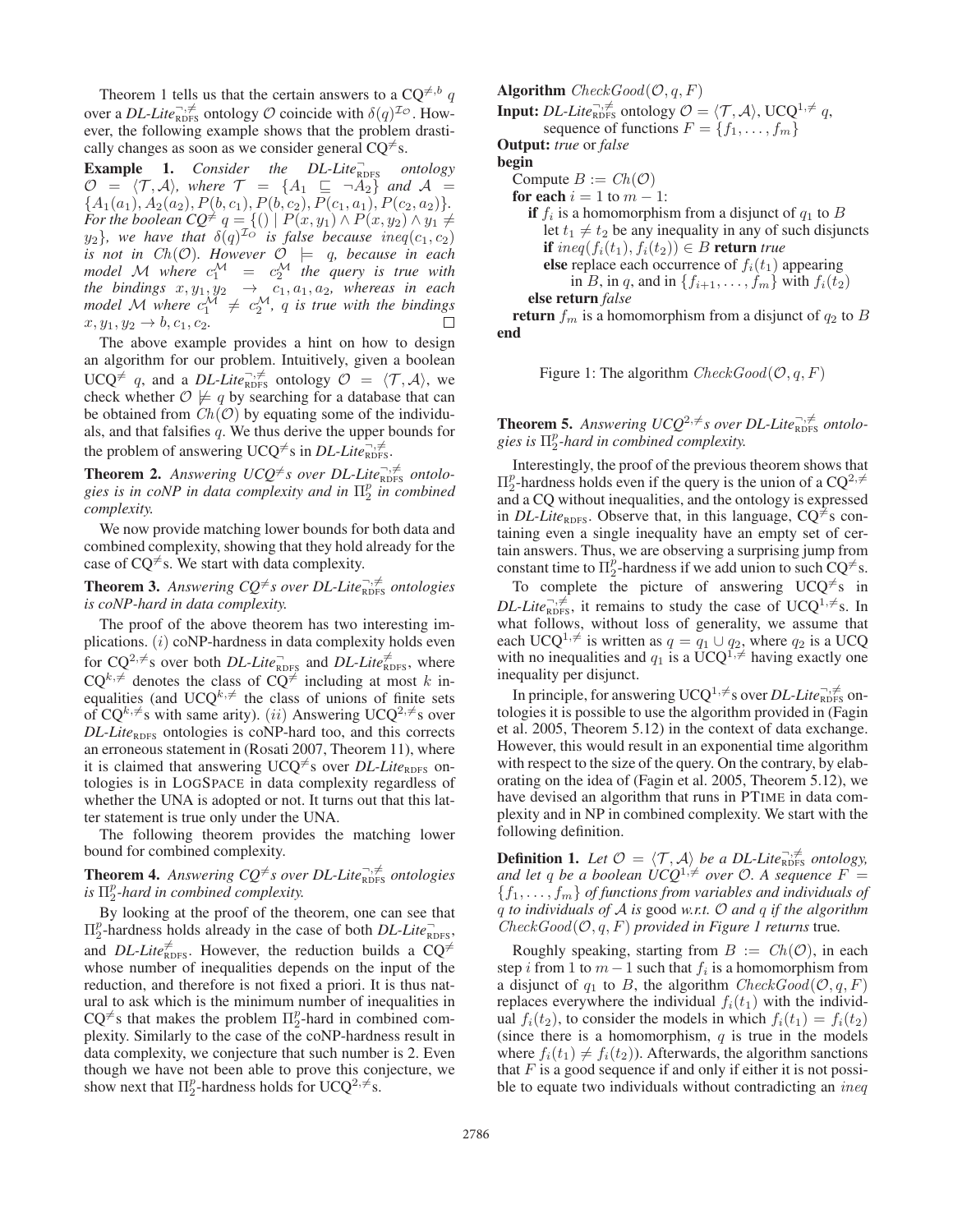atom of B, or the resulting B and  $q_2$  are such that  $B \models q_2$ . Using the above notion of good sequence, it is possible to derive the following characterization ( $n_A$  denotes the number of individuals occurring in the ABox  $A$ ).

**Proposition 2.** Let  $\mathcal{O} = \langle \mathcal{T}, \mathcal{A} \rangle$  be a DL-Lite<sub>RDFS</sub> ontology, and let  $q$  be a boolean UCQ<sup>1, $\neq$ </sup> over O. We have that  $\mathcal{O} \models q$ *if and only if there exists a sequence*  $F = \{f_1, \ldots, f_m\}$  *of*  $m \leq n_A$  *functions that is good w.r.t.*  $\mathcal{O}$  *and q.* 

We are now ready to establish our result on answering  $UCQ^{1,\neq}$ s in *DL-Lite*<sup> $\neg, \neq$ </sup>

**Theorem 6.** Answering  $UCQ^{1,\neq}s$  over DL-Lite<sub>RDFS</sub> on*tologies is* PTIME*-complete in data complexity and NPcomplete in combined complexity.*

*Proof.* (Sketch) NP-hardness in combined complexity follows from NP-hardness of CQ evaluation over relational databases (Chandra and Merlin 1977). In the rest of this proof sketch, we discuss only the upper bounds. By Proposition 2 it is possible to decide whether  $\mathcal{O} \models q$  as follows. We guess a sequence  $F = \{f_1, \ldots, f_m\}$  (with  $m \leq n_{\mathcal{A}}$ ) of functions from disjuncts of  $q_1$  to  $Ch(O)$  (note that this can be done in PTIME in the size of  $A$ ). Then, by exploiting the algorithm  $CheckGood(O, q, F)$ , we check whether F is a good sequence w.r.t.  $\mathcal O$  and  $q$  using: (*i*) a PTIME step in the size of  $O$  for computing  $B = Ch(O); (ii)$  for each  $i \in$  $[1, m-1]$ , a PTIME step for checking whether  $f_i$  is a homomorphism from a disjunct of  $q_1$  to B, ineq( $f_i(t_1)$ ,  $f_i(t_2)$ )  $\in$ B, and for replacing each occurrence of  $f_i(t_1)$  with  $f_i(t_2)$ ; finally, *(iii)* a PTIME step for checking whether  $f_m$  is a homomorphism from some disjunct of  $q_2$  to B.  $\Box$ 

Again, from the proof of the theorem we can derive interesting observations.  $(i)$  PTIME-hardness in data complexity holds even for the problem of answering  $CQ^{1, \neq}$ s over both *DL-Lite* $\neq$ <sub>RDFS</sub> and *DL-Lite*<sub>RDFS</sub> ontologies. (*ii*) The result holds even for ontologies with disjointness on concepts only, and therefore it strengthens the PTIME-hardness result of (Gutiérrez-Basulto et al. 2015, Theorem 15) for the case of *DL-Lite<sub>core</sub>* ontologies. (iii) Answering UCQ<sup>1, $\neq$ </sup>s over *DL-Lite*<sub>RDFS</sub> ontologies is PTIME-hard in data complexity, too.

# 5 The case of CQ<sup> $\neq, b$ </sup>s and UCQ<sup> $\neq, b$ </sup>s

In this section, we consider answering queries with bounded inequalities over satisfiable *DL-Lite*<sup> $\neq$ </sup> ontologies. In particular, we first deal with the case of  $CQ^{\neq, b}$ s, and then we address the case of UCQ<sup> $\neq$ ,*b*</sup>s.

As for  $CQ^{\neq, b}$ s, we start by introducing some notations. Given an inequality atom  $x_1 \neq x_2$  and a disjointness axiom  $\gamma$ ,  $\rho(x_1 \neq x_2, \gamma)$  denotes the following formula:

- $\rho(x_1 \neq x_2, A_1 \sqsubseteq \neg A_2) = A_1(x_1) \wedge A_2(x_2),$
- $\bullet$   $\rho(x_1 \neq x_2, A \sqsubseteq \neg \exists R) = \rho(x_1 \neq x_2, \exists R \sqsubseteq \neg A) =$  $A(x_1) \wedge R(x_2, z)$ , where z is a fresh variable,
- $\rho(x_1 \neq x_2, \exists R_1 \sqsubseteq \neg \exists R_2) = R_1(x_1, z) \land R_2(x_2, w),$ where  $z$  and  $w$  are fresh variables, and

•  $\rho(x_1 \neq x_2, R_1 \sqsubseteq \neg R_2) = R_1(x_1, z) \land R_2(x_2, z) \lor R_3(x_1, z)$  $R_1(z, x_1) \wedge R_2(z, x_2)$ , where z is a fresh variable,

where an atom of the form  $R(x, y)$  stands for either  $P(x, y)$ if R denotes an atomic role P, or  $P(y, x)$  if R denotes the inverse of an atomic role, i.e.,  $R = P^-$ .

Given an inequality atom  $x_1 \neq x_2$  and a *DL-Lite* $\frac{1}{\mathcal{R}}$  TBox  $\mathcal{T}$ , we denote by  $\sigma(x_1 \neq x_2, \mathcal{T})$  the disjunction

$$
ineq(x_1, x_2) \lor ineq(x_2, x_1) \lor \n\bigvee_{i=1}^{m} (\rho(x_1 \neq x_2, \gamma_i) \lor \rho(x_2 \neq x_1, \gamma_i)),
$$
\n
$$
i=1
$$

where  $\gamma_1, \ldots, \gamma_m$  are all the disjointness axioms of  $\mathcal{T}$ .

Finally, we denote by  $\tau(q, \mathcal{T})$  the query obtained from q by substituting every inequality  $x_1 \neq x_2$  by  $\sigma(x_1 \neq x_2, \mathcal{T})$ , and then turning the resulting query into an equivalent UCQ. We next illustrate the query  $\tau(q, \mathcal{T})$  by an example.

**Example 2.** *Consider the DL-Lite*<sup> $\neq$ </sup> *ontology*  $\mathcal{O} = \langle \mathcal{T}, \mathcal{A} \rangle$ with  $\mathcal{T} = \{P_1 \sqsubseteq P_2, A_1 \sqsubseteq \neg A_2\}$ , and the  $CQ^{\neq, b}$ 

$$
q = \{(x_1, x_2) \mid P_2(x_1, x_2) \land x_1 \neq c\}
$$

*over*  $\mathcal{O}$ *. It is easy to see that*  $\sigma(x_1 \neq c, \mathcal{T})$  *is the formula*  $ineq(x_1, c) \lor ineq(c, x_1) \lor A_1(x_1) \land A_2(c) \lor A_2(x_1) \land A_1(c)$ . Then,  $\tau(q, \mathcal{T})$  *is the UCQ<sup>* $\neq$ *, b whose disjuncts are the fol-*</sup> *lowing:*  $\{(x_1, x_2) | P_2(x_1, x_2) \land ineq(x, c)\}, \{(x_1, x_2) |$  $P_2(x_1, x_2) \land ineq(c, x_1)$ *}*, {(x<sub>1</sub>, x<sub>2</sub>) |  $P_2(x_1, x_2) \land A_1(x_1) \land A_2(x_2)$  $A_2(c)$ *}, and*  $\{(x_1, x_2) | P_2(x_1, x_2) \wedge A_1(c) \wedge A_2(x)\}.$ 

For a *DL-Lite*<sup> $\neq$ </sup> ontology  $\mathcal{O} = \langle \mathcal{T}, \mathcal{A} \rangle$ , we denote by  $\mathcal{O}^{ineq} = \langle \mathcal{T}, \mathcal{A}^{ineq} \rangle$  the *DL-Lite*<sub>R</sub> ontology where *ineq* is a new atomic role, and  $A^{ineq}$  is the *DL-Lite<sub>R*</sub>. ABox obtained from A by replacing each assertion  $c_1 \neq c_2$  appearing in A with the assertion  $ineq(c_1, c_2)$ .

The next proposition, whose proof relies on an extension of (Calvanese et al. 2007, Lemma 39) and on Theorem 1, states that computing  $cert(q, 0)$  for a given *DL-Lite*<sup> $\neq$ </sup> ontology  $\mathcal{O} = \langle \mathcal{T}, \mathcal{A} \rangle$ , and a  $CQ^{\neq, b}$  q over  $\mathcal{O}$ , can be reduced to computing the certain answers of the UCQ  $\tau(q, \mathcal{T})$  over the *DL-Lite<sub>R</sub>* ontology  $\mathcal{O}^{ineq}$ .

**Proposition 3.** Let  $\mathcal{O} = \langle \mathcal{T}, \mathcal{A} \rangle$  be a DL-Lite<sub>R</sub> ontol $ogy$ , and let q be a  $CQ^{\neq, b}$  *over*  $\mathcal{O}$ *. Then, we have that*  $cert(q, O) = cert(\tau(q, T), O^{ineq}).$ 

From the above proposition, we immediately derive that answering  $CQ^{\neq, b}$ s over *DL-Lite*<sup> $\neq$ </sup> ontologies has the same data and combined complexity as answering UCQs over  $DL\text{-}Like_{\mathcal{R}}$  ontologies.

**Theorem 7.** Answering  $CQ^{\neq,b}$ s over DL-Lite $\stackrel{\neq}{\mathcal{R}}$  ontologies *is in AC*<sup>0</sup> *in data complexity, and NP-complete in combined complexity.*

Looking at the proof of the two above statements, one realizes the importance of Theorem 1, stating that, similarly to *DL-Lite*<sub>R</sub>, *DL-Lite*<sup> $\neq$ </sup> admits a model  $\mathcal{I}_{\mathcal{O}}$  that is representative of all the models of  $\mathcal O$  w.r.t. answering  $CQ^{\neq, b}$ s. One might therefore think that, analogously to  $DL\text{-}Lie_R$ , this property extend to UCQ<sup> $\neq$ ,b</sup>s. The following example shows that, surprisingly, this is not the case.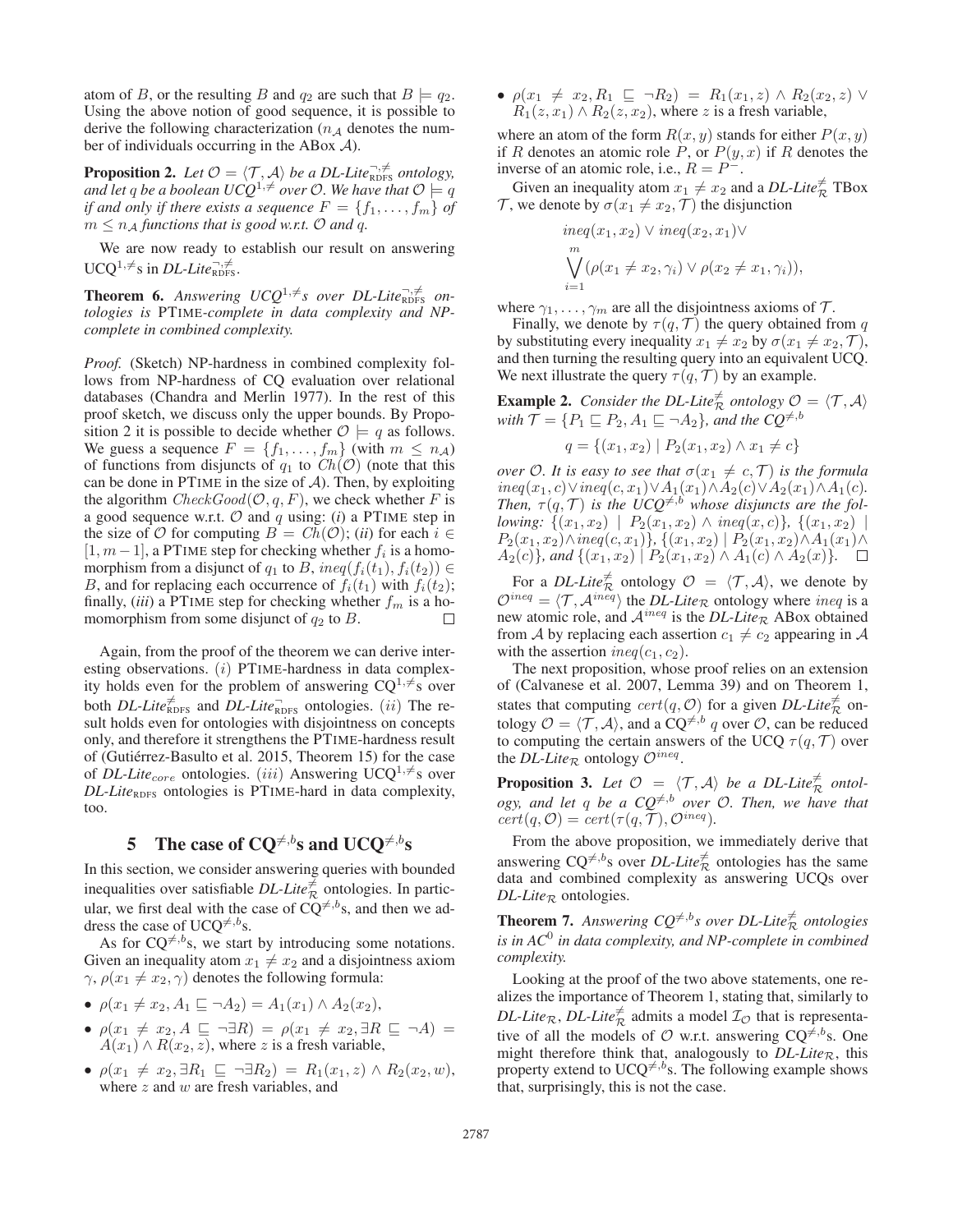**Example 3.** *Consider the DL-Lite*<sup> $\neq$ </sup> *ontology*  $\mathcal{O} = \langle \mathcal{T}, \mathcal{A} \rangle$ *, where*  $\mathcal{T} = \emptyset$  *and*  $\mathcal{A} = \{P(a, b)\}$ *. For the UCQ*<sup> $\neq$ ,b</sup>  $Q =$  $q_1 \cup q_2$ *, where*  $q_1 = \{\bigcup | P(a, a)\}$  and  $q_2 = \{\bigcap | a \neq b\}$ *, it is*  $e$ asy to see that  $\delta(Q)^{\mathcal{L} \phi}$  is false. However, one can verify that  $\mathcal{O} \models Q$ . Indeed, for any model M of O, either  $a^\mathcal{M} = b^\mathcal{M}$ and  $\mathcal{M} \models q_1$ , or  $a^{\mathcal{M}} \neq b^{\mathcal{M}}$  and  $\mathcal{M} \models q_2$ . П

What the example tells us is that answering UCQ<sup> $\neq$ ,bs over</sup> a *DL-Lite* $\frac{1}{2}$  ontology  $\mathcal O$  cannot be done simply using the interpretion  $\mathcal{I}_{\mathcal{O}}$ . Nevertheless, we are able to prove that the problem of answering  $UCQ^{\neq, b}$ s over *DL-Lite* $\frac{\neq}{\mathcal{R}}$  ontologies is still in  $AC^0$  in data complexity, although, unless the polynomial hierarchy collapses to the first level, it does not have the same combined complexity as the UCQ and the CQ<sup> $\neq$ ,b</sup> cases.

We start by introducing the notions of e-satisfiability and e-entailment for an equivalence relation  $e^3$ . In what follows, we write  $c_1 \sim_e c_2$  to denote  $(c_1, c_2) \in e$ .

**Definition 2.** Let  $\mathcal{O} = \langle \mathcal{T}, \mathcal{A} \rangle$  be a DL-Lite<sub>R</sub> ontology, e *be an equivalence relation on a set* C *of individuals of* O*,* and  $I$  *be a model of*  $O$ *. Then, we say that*  $I$  *is an e-model of*  $\mathcal{O}$  *if, for any pair of individuals*  $c_1$ ,  $c_2$  *of*  $\mathcal{O}$ *, we have that*  $c_1^2 = c_2^2$  if and only if  $c_1 \sim_e c_2$ . Furthermore, we say that  $\mathcal O$ *is* e-satisfiable *if it has an* e*-model.*

**Definition 3.** Let  $\mathcal{O} = \langle \mathcal{T}, \mathcal{A} \rangle$  be a DL-Lite  $\overset{\neq}{\mathcal{R}}$  ontology, e be *an equivalence relation on a set* C *of individuals of* O*, and* q *be a boolean UCQ*-<sup>=</sup> *over* O*. Then, we say that* O e*-entails* q, denoted by  $\mathcal{O} \models_e q$ , if  $\mathcal{I} \models q$  for each e-model  $\mathcal{I}$  of  $\mathcal{O}$ .

Note that for a *DL-Lite*<sup> $\neq$ </sup> ontology  $\mathcal{O} = \langle \mathcal{T}, \mathcal{A} \rangle$ , if  $e$  is the equivalence relation on the set of all individuals appearing in A such that  $e = \{(c, c) \mid c \text{ occurs in } A\}$ , then the notions of e-satisfiability and e-entailment coincide with the usual notion of satisfiability and entailment, respectively, when the UNA is enforced. In such cases:  $(i)$  the  $e$ -satisfiability can be checked in  $AC^0$  in the size of A and in PTIME in the size of  $T$  (Calvanese et al. 2007), and *(ii)* it can be readily seen that checking whether  $\mathcal{O} \models_e q$  for a UCQ<sup> $\neq, b \ q$ </sup> over  $\mathcal{O}$ can be done in  $AC^0$  in the size of  $A$  and it is NP-complete in combined complexity. The next proposition shows that the complexity of both the above computational problems remains the same even when  $e$  is any arbitrary equivalence relation on a set  $\mathcal C$  of individuals of  $\mathcal O$ .

**Proposition 4.** Let  $\mathcal{O} = \langle \mathcal{T}, \mathcal{A} \rangle$  be a DL-Lite<sup> $\neq$ </sup> ontology, *and let* e *be an equivalence relation on a set of individuals* C *of* O*. We have that:*

- *checking whether*  $\mathcal O$  *is e-satisfiable can be done in*  $AC^0$  *in the size of A and in* PTIME *in the size of*  $\mathcal{T}$ *;*
- *if*  $q$  is a boolean  $UCQ^{\neq, b}$  over  $O$ , then checking whether  $\mathcal{O} \models_e q$  can be done in AC<sup>0</sup> in the size of  $\tilde{A}$  and it is *NP-complete in combined complexity.*

Based on this result, we now characterize when  $\mathcal{O} \not\models q$ for a boolean UCQ<sup> $\neq, b$ </sup> and a *DL-Lite* $\frac{\neq}{\mathcal{R}}$  ontology  $\mathcal{O}$ .

**Proposition 5.** Let  $\mathcal{O} = \langle \mathcal{T}, \mathcal{A} \rangle$  be a DL-Lite<sup> $\neq$ </sup> ontology, and let  $q$  be a boolean UCQ<sup>≠,b</sup> over O. We have that  $\mathcal{O} \not\models q$ *if and only if there exists an equivalence relation* e *on the set*  $\mathcal{C}_q$  of all individuals appearing in  $q$  such that  $\mathcal{O} \not\models_{e} q$ .

Intuitively, to decide  $\mathcal{O} \not\models q$ , it is sufficient to guess an equivalence relation  $e$  between the individuals of  $q$  for which there exists an e-model  $\mathcal I$  of  $\mathcal O$  such that  $\mathcal I \not\models q$ . Observe that, by definition, such model exists if and only if  $\mathcal{O} \not\models_{e} q$ .

The following theorem characterizes the complexity of answering UCQ<sup> $\neq$ ,b</sup>s over *DL-Lite* $\frac{\neq}{\mathcal{R}}$  ontologies.

**Theorem 8.** Answering  $UCQ^{\neq, b}$ s over DL-Lite $\stackrel{\neq}{\mathcal{R}}$  ontologies *is in*  $AC^0$  *in data complexity and*  $\Pi_2^p$ -complete *in combined complexity.*

*Proof.* (Sketch) As for the upper bounds, we now show how to decide whether  $\mathcal{O} \not\models q$  in AC<sup>0</sup> in data complexity and in  $\Sigma_2^p$  in combined complexity. In particular, observe that by Proposition 5 it is sufficient to: (*i*) guess an equivalence relation *e*; *(ii)* and check whether  $\mathcal{O} \not\models_{e} q$ , where this last step, due to Proposition 4, can be done in  $AC^0$  in the size of A, and with an NP-oracle in the size of the input.  $\Box$ 

The proof of the above theorem allows us to conclude that the same complexity results hold even for the problem of answering  $UCQ^{\neq, b}$ s over *DL-Lite*<sub>RDFS</sub> ontologies.

### 6 Conclusion

We have carried a thorough analysis of the problem of answering UCQs with inequalities posed to a  $DL\text{-}Lie^{\neq}_{\mathcal{R}}$  ontol-<br>ogy. The results presented in this paper greatly contribute to clarify how inequalities impact on the problem of answering queries over  $DL\text{-}Lite\frac{\neq}{R}$  ontologies. In particular, we have presented the first results on dealing with inequalities in queries posed to *DL-Lite* $\overline{R}_{\text{DFS}}^{\rightarrow}$  ontologies, and we have deeply investigated a specific class of queries, namely UCQ<sup> $\neq$ ,b</sup>s, for which query answering over *DL-Lite* $\overline{\mathcal{R}}$  ontologies is still in  $AC<sup>0</sup>$  in data complexity. We have also mentioned the connection between the problems studied here and two other problems, namely containment of conjunctive queries with inequalities in databases, and answering UCQ<sup> $\neq$ </sup>s over OWL 2 QL ontologies under the direct semantics, although we could not elaborate on these aspects for the lack of space.

There are several issues to consider for continuing the work presented in this paper, the most obvious being trying to decide which is the minimum number of inequalities that makes query answering over  $DL\text{-}Lie_{\text{RDFS}}^{-\tau,\neq} \Pi_2^p$ -hard in combined complexity. Another interesting future work is to look for extensions of both *DL-Lite<sup>* $\neq$ *</sup>*, and UCQ<sup> $\neq$ ,<sup>*b*</sup>s for which groups are proposited to the direct blue Finally</sup> which query answering is still decidable/tractable. Finally, we observe that it is still open whether answering  $CQ^{\neq}$ s over *DL-Lite<sub>core</sub>* ontologies is decidable.

### Acknowledgments

This work has been supported by Sapienza under the project "PRE-O-PRE" and by MIUR, under the SIR project "MODEUS" - grant n. RBSI14TQHQ, and under the PRIN 2017 project "HOPE".

<sup>&</sup>lt;sup>3</sup>An equivalence relation e on a set of individuals  $\mathcal{C}$  is a binary relation over  $C$  that is reflexive, symmetric, and transitive.